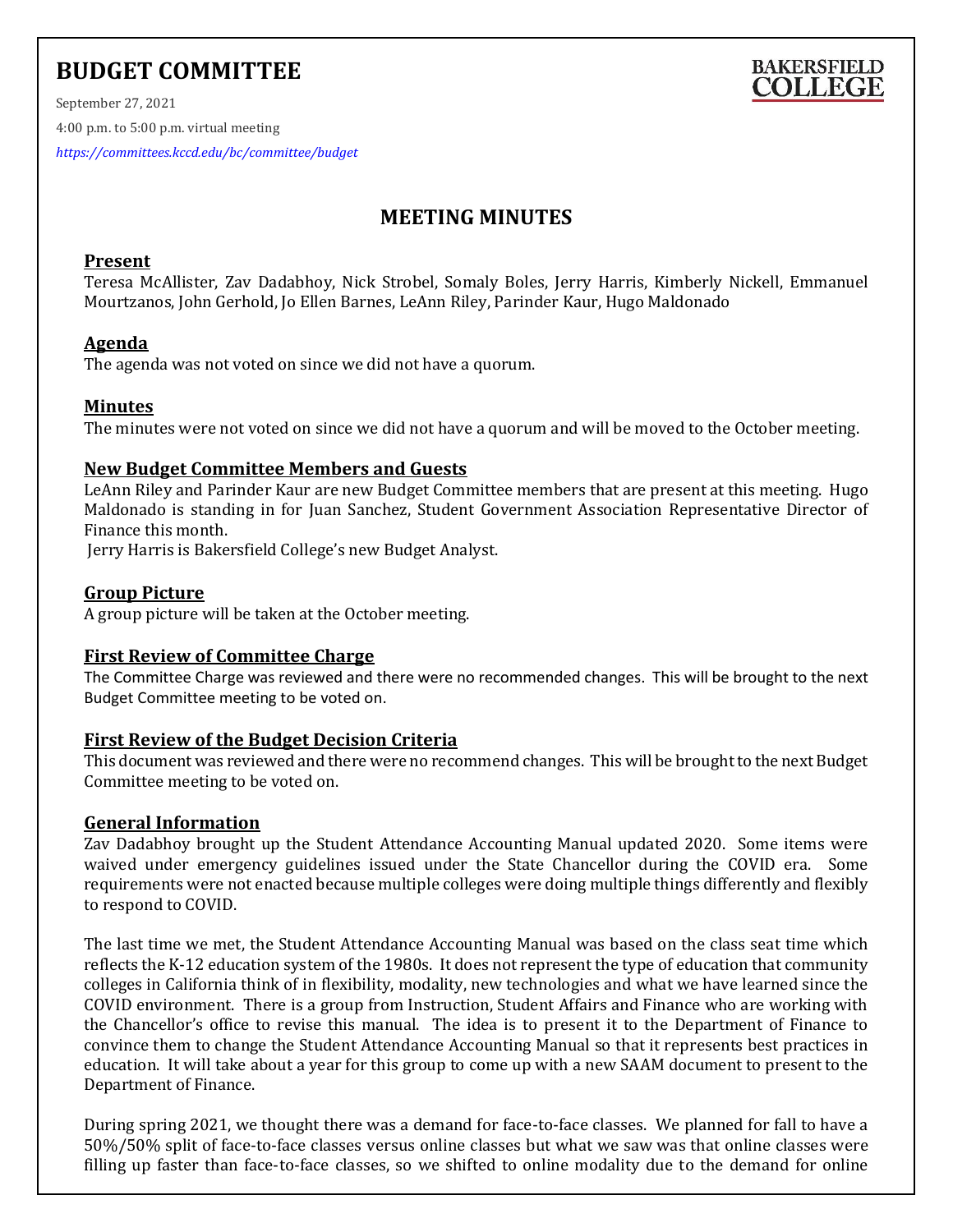classes. Right now it is about 35% face-to-face classes and the rest are online. At this point we do not have to worry about funding but it is something we will need to continue to work on.

The Student Centered Funding Formula has changed the yield ratio so that it is not the number of students enrolled on campus any longer. It is, also, dependent on the type of students we have such as getting them financial aid, transfer rates and completion rates. To the extent we can boost the transfer and completion rates, those have been incentivized under the SCFF. Zav recommended that the Budget Committee review the SCFF and work with other partners to make this happen.

Certificates are involved and work at a lower rate than full transfer rates which are lower than ADT transfers. The District Wide Budget Committee is looking at these details. At this point, everyone is held harmless until 2023. There is some growth money available. SCFF was originally designed with 60% enrollment driven number with 20% for the DEI population and 20% was for Student Success metrics. But it is holding at the 70/20/10 ratio and will stay at that rate.

Once we are out of the hold harmless state, we will take a three year enrollment average. Currently our enrollment is down and that could negatively affect our base in the future. It is important that enrollment is stable.

There was a question regarding first-time and first-generation college students work done at a state level and it was determined that the first-generation work was only at a conversation level before COVID. Future allocations for these students have not been pursued recently. When attention comes back to SCFF there may be a push to consider that again because it was coming from the faculty ranks. ASCCC was looking into it. There was confirmation that FTES per special admits, incarcerated students and CDCP non-credits are higher than regular admits. Curriculum looks at CDCP (Career Development College Prep) differently than A&R looks at it. Teresa will ask Mike about this subject.

We have talked about HEERF in the past. We have a lot of money to support students and have money for the campus to use for projects. Every building has been retrofitted with bipolar ionization units within the HVAC system which try to remove virus particles from air that is circulating through the air conditioning system. Many of the projects involve the use of our outdoor spaces for learning labs. The Learning Garden was funded by HEERF. There is significant seating areas for classes to go outside with Wi-Fi availability. We want to create flexible outdoor spaces and outdoor classrooms through fall and spring semesters. There may be three to five areas within our campus along with wireless upgrades.

It was discussed whether technology was installed in classrooms which would allow students to Zoom into them. Some classes were done and there was a big push for this technology to be in the Language Arts building and use available HEERF money. It did change a lot of prioritization with ISIT program review. Some money came through and was put aside in order to use HEERF money. Currently, we have less technicians right now to complete these projects on our campus as they are also working on getting BCSW up and running.

#### **Standing Item: District Budget Committee Report**

The first meeting of the new school year was early September and we looked at what they were bringing forward for the budget to the Board. There was discussion of budget development for the coming year, BAM (budget allocation model) and incorporating SCFF. It was an informational meeting. Cambridge West is a consulting company who is working on a model, for the last year that we can use in the future. They are using a SCFF based model, researching what individual colleges have with FTES, what do colleges have for their supplemental and what they have for student success and metrics. The last time we went through the numbers was last spring or fall and BC was going to lose two to three million if we implemented that model.